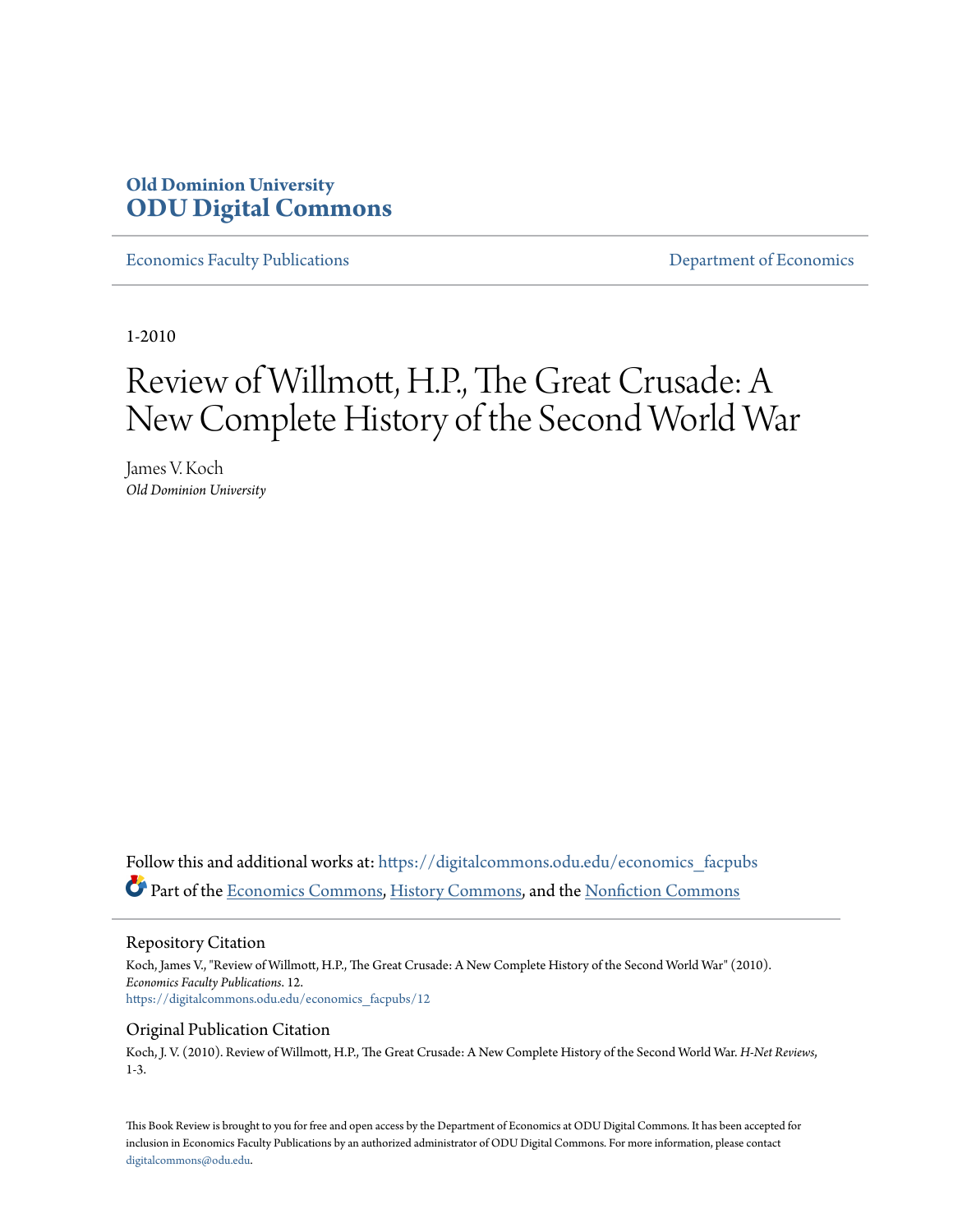## **H-Net Reviews** in the Humanities & Social Sciences

**H. P. Willmott.** *[The Great Crusade: A New Complete History of the Second World War.](http://www.amazon.com/exec/obidos/ASIN/159797191X)* Revised edition. Dulles: Potomac Books, 2008. xiv + 505 pp. \$22.00 (paper), ISBN 978-1-59797-191-1.

**Reviewed by** James V. Koch (Old Dominion University) **Published on** H-German (January, 2010) **Commissioned by** Susan R. Boettcher



#### **Debunking of Myths?**

The first edition of *The Great Crusade* (1989) was a fine, comprehensive, single-volume history of World War II. The revised edition is even better, though readers should be aware that this is a military history of the war that usually focuses on decision-making and activities at the operational level and above. The author sometimes speaks of individual fighting divisions, but almost never about individual soldiers. This work is thus not the place for the reader to discover the tales and yarns of individual soldiers. Those who hope to grasp what it was like to be a Marine storming the beach at Tarawa, or a German civilian in Dresden in February 1945, should look elsewhere. H. P. Willmott gives considerable attention to the broad political and economic motives of warring countries and ample time to the analysis of the thinking behind major military decisions. Nevertheless, individuals who view history through the lens of the trinity of race, class, and gender will also emerge disappointed. Race is considered as it applies to the Holocaust, German and Japanese expansion, and the occupation policies of those countries. But, class and gender hardly rate a mention. The bottom line: *The Great Crusade* is not a social history of the war. Similarly, Willmott makes no attempt to replicate the anecdotes and stories that leaven the contributions of historians such as John Keegan, or his one-time student, Antony Beevor. His concern lies with the overall sweep of events and their import, not with individual reactions and stories.

Willmott does have a few axes to grind, but he candidly enunciates them. He is critical of the "great men" theory of history; he believes it is important to provide the reader with a balance of perspectives held by the major participants and he states, "I must admit to a contempt for that popularly accepted by pernicious myth of German military excellence" (p. xi). He is not afraid to swim against the tide, either, especially in his analysis of the European theater. He takes issue with Gerhard Weinberg's view that the Russians deliberately halted on the outskirts of Warsaw in 1944, thereby condemning the Polish underground to destruction.[1] He argues that more German divisions (for example, those involved in the spring 1941 Balkans invasions) could not have been absorbed easily in the Germans' June 22, 1941 invasion of the Soviet Union and hence would not have contributed to immediate increased German combat effectiveness. He opines that Germany's repulse in the Battle of Britain "had no effect upon Hitler's decision to attack the Soviet Union in 1941" (p. 110).

*The Great Crusade* seldom minces words. Willmott describes Pearl Harbor, when all things are considered, as a Japanese defeat. In his view, the Wehrmacht was consistently outfought and out-thought from Stalingrad to the end of the war. He argues that Erich von Manstein's famous 1943 riposte to the Soviets at Kharkov has been overly praised. Bernard Montgomery's tactics often imitated those of the Soviets in their reliance upon numerical and firepower superiority. The RAF was on the edge of defeat after its costly March 1944 Nuremberg raid. A de facto truce between the Japanese and both Chiang Kaishek and Mao Xedong persisted for long periods of time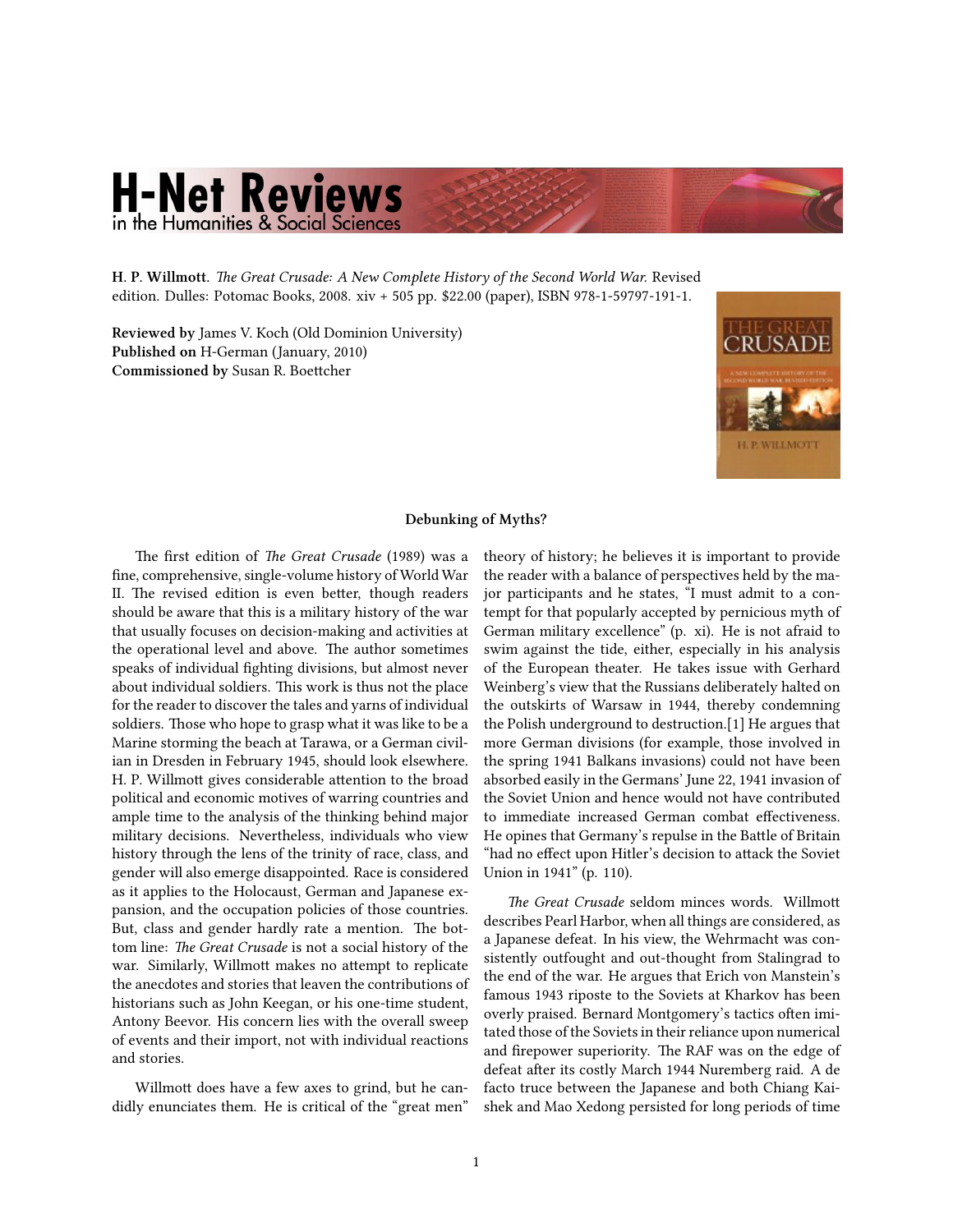in China. With similar bravado, the author states that the Union's blockade and strangling of the Confederacy in the U.S. Civil War is a direct analog to U.S. strategy visá-vis Japan in World War II. Japan and the United States both wished to end the war before the Soviets could enter, but couldn't get the job accomplished. Most of the war was fought after the outcome already had been determined. It is not possible to pick out a turning point in either the war in Europe, or in the Pacific. Such views (and there are many more) make this history both stimulating and sometimes challenging.

On occasion, Willmott offers conclusions that undermine his own position, as when he offers the judgment thaat the Wehrmacht exhibited "a technique, initiative and flair at both tactical and operational levels that enabled German ground formations to outfight consistently superior enemy forces–at least until 1944" (p. 136), even as he argues that German military excellence is a "pernicious myth" (p. xi). Apparently he discounts the work of Trevor N. DuPuy and others, which suggests that the typical German infantryman was approximately 25 percent more effective than the comparable British or American.[2] An apparent contradiction also emerges between his derogation of the "great men" thesis and his observation that "the European war outlasted its author by nine days" (p. 449).

Given Willmott's thesis concerning the absence of real turning points in the war, it is not surprising that his coverage of critical battles such as Moscow, Pearl Harbor, Midway, and Kiev is lighter than one sees in other comprehensive histories. He also asserts that economic strength ultimately was the critical factor in deciding the war, but does not even mention the work of Mark Harrison or Adam Tooze in his bibliography.[3]

Given these decided stances and the problems that some readers may find with them, we should ask what the work does accomplish especially well. First, Willmott makes one think and rethink one's views about what really happened in the war and why events occurred as they did. Second, drawing on the pathbreaking work of David M. Glantz and others, he gives significant attention to Soviet war thinking and Soviet military maturation over the duration of the war. His is not the Germanocentric view of events that frequently has colored histories of World War II. Third, he does supply "critical balance" (p. xi) to the perspectives of the combatants. Fourth, he elucidates important, but otherwise obscure, events such as the compromising capture of the SS *Automedon* in November 1941 and the prophetic Total War Research Institute study of August 1941 performed by the Japanese. Fifth, Willmott often buttresses his conclusions with generous data, more so than any comparable comprehensive history. Sixth, depending upon their tastes, of course, readers may find attractive his penchant for stating his assessments forthrightly. He seldom hedges his conclusions with probabilistic statements or counterfactual possibilities. By contrast, in his well-received 1,178 page history of the war, Weinberg sometimes proffers the view that more research is needed on a topic before we can reach a definitive conclusion.

I recommend *The Great Escape* as a university textbook and I back this judgment by using it as my primary text when I teach a course on the history of World War II. True, Willmott serves up more than a few controversial points of view and he chooses not to cover several critical topics. Nevertheless, the book is highly readable, well documented, and provides an excellent springboard for discussion. Would that more prospective textbooks were able to fulfill the same criteria.

### **Notes**

[1]. Gerhard L. Weinberg, *A World at Arms* (New York: Cambridge University Press, 2005).

[2]. Trevor N. Dupuy, *Numbers, Predictions, and War* (Indianapolis: Bobbs-Merrill, 1979).

[3]. Harrison Mark, ed., *The Economics of World War II: Six Powers in International Comparison* (Cambridge: Cambridge University Press, 1998); and Adam Tooze, *The Wages of Destruction: The Making and Breaking of the Nazi Economy* (New York: Viking, 2006).

If there is additional discussion of this review, you may access it through the network, at:

<https://networks.h-net.org/h-german>

**Citation:** James V. Koch. Review of Willmott, H. P., *The Great Crusade: A New Complete History of the Second World War*. H-German, H-Net Reviews. January, 2010.

**URL:** <http://www.h-net.org/reviews/showrev.php?id=26181>